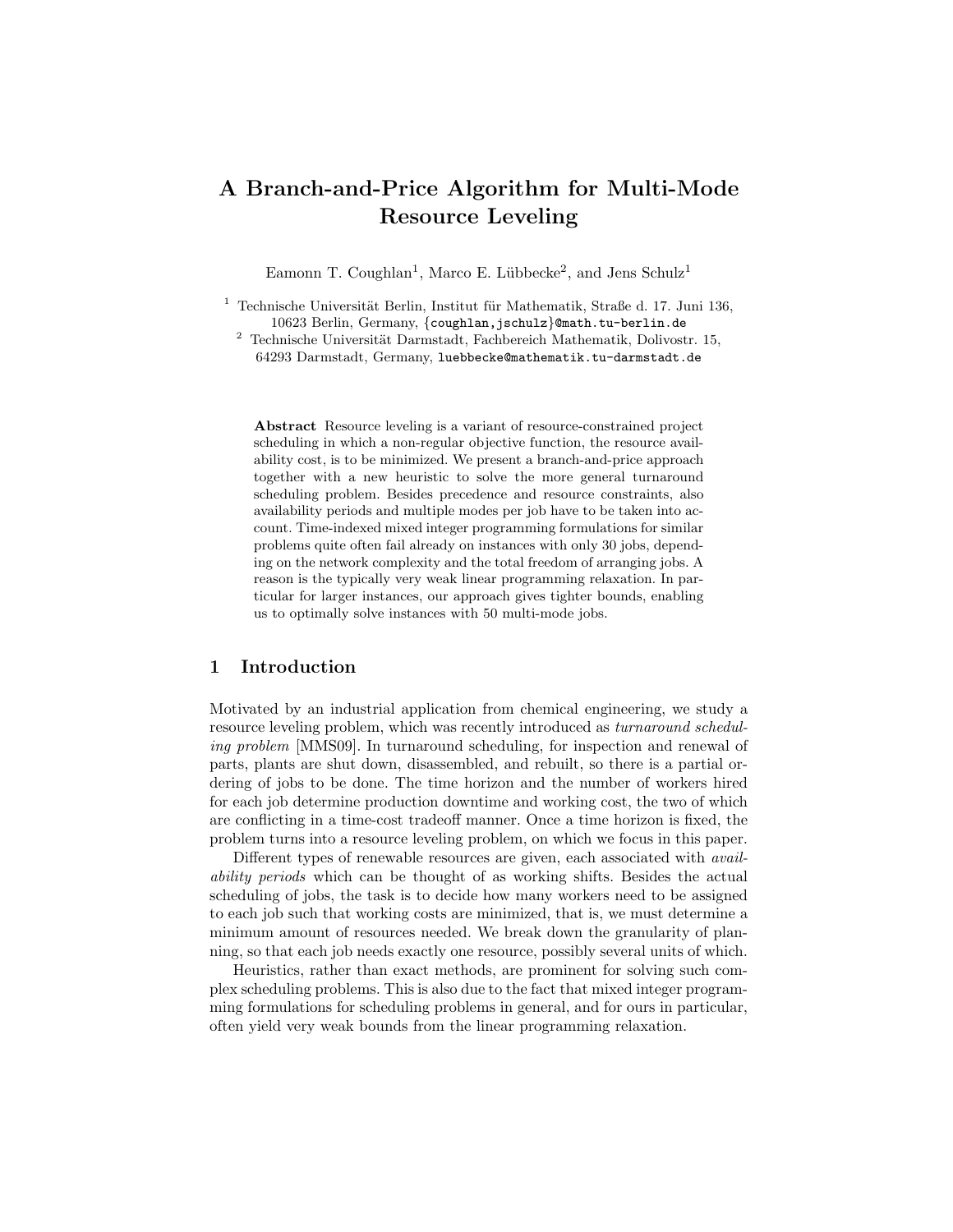Our Contribution. We approach the turnaround scheduling from both ends. Besides presenting a heuristic which improves on the results reported in [MMS09], we formulate a mixed integer program which is based on working shifts, and thus has an exponential number of variables. A branch-and-price algorithm to solve this model computes optimal schedules for instances with up to 50 jobs, which is a large number in this area of scheduling. In particular the derived lower bounds demonstrate that our heuristic solutions are mostly near the optimum or at least near the best solution found by exact methods within half an hour.

## 2 Formal Problem Description

For a recent survey on resource-constrained project scheduling (RCPSP) we refer to [HB09]. We are given a set  $\mathcal J$  of non-preemptable jobs and a set  $\mathcal R$  of renewable resources. Precedence constraints between jobs are given as an acyclic digraph  $G = (\mathcal{J}, E)$  with  $ij \in E$  iff job i has to be finished before job j starts. Each job j may be run in exactly one out of a set  $\mathcal{M}_i$  of modes. Processing job j in mode  $m \in \mathcal{M}_j$  takes  $p_{jm}$  time units and requires  $r_{jmk}$  units of resource  $k \in \mathcal{R}$ . Due to a fine granularity of planning, in our setting each job needs exactly one resource for execution, so we write  $r_{jm}$  if the resource is clear from the context.

All jobs have to finish before T, the time horizon. Each resource  $k \in \mathcal{R}$  has a set  $\mathcal{I}_k := \{ [a_1, b_1], \ldots, [a_{k_i}, b_{k_i}] \}$  of  $k_i \in \mathbb{N}$  availability periods, also called *shifts*, where  $a_1 < b_1 < \ldots < a_{k_i} < b_{k_i}$ . A job requiring resource k can only be executed during a time interval  $I \in \mathcal{I}_k$ . We use a parameter  $\delta_{kt}$  which is one if resource k is available at time t, i.e.,  $t \in I$  for some  $I \in \mathcal{I}_k$ , and zero otherwise. Each resource  $k \in \mathcal{R}$  is associated with a per unit cost  $c_k$ . For each resource k we have to determine the available capacity  $R_k$  such that at any time the total resource requirement of all the jobs does not exceed  $R_k$ .

We denote by  $S = (S_1, \ldots, S_n)$  the vector of start times of jobs, and by  $M =$  $(m_1, \ldots, m_n)$  the vector of modes in which jobs are executed. For a given schedule  $(S, M)$ , denote by  $A(S, M, t) := \{j \in \mathcal{J} : S_j \le t < S_j + p_{jm_j}\}\$ the set of jobs *active* at time t. The amount  $r_k(S, M, t) := \sum_{j \in A(S, M, t)} r_{jm_jk}$  of resource k used at time  $t$  must never exceed the provided capacity. Thus, we obtain resource constraints with calendars:  $r_k(S, M, t) \leq R_k \cdot \delta_{kt}$ ,  $\forall k \in \mathcal{R}$ ,  $\forall t$ . Besides this resource feasibility a feasible schedule must obey precedence feasibility, i.e.,  $S_i + p_{im_i} \leq S_j$  for all  $ij \in E$ . The objective of the resource leveling problem is to minimize the *resource availability costs*  $\sum_{k \in \mathcal{R}} c_k \cdot R_k$ .

Following the extended  $\alpha|\beta|\gamma$ -classification scheme [BDM+99], we consider  $MPSm, \infty$ |prec, shifts| $\sum c_k \cdot \max r_k(S, M, t)$  for multi-mode project scheduling with m renewable resources of unbounded capacity, with precedence constraints and working shifts, with the objective to minimize the resource availability cost.

Related Work. Turnaround scheduling comprises project scheduling with calendars, multi-mode scheduling, and resource leveling; see [MMS09] for an industrial application. The zoo of scheduling problems is large, and we give an idea only of the most related problems. Makespan minimization is a classical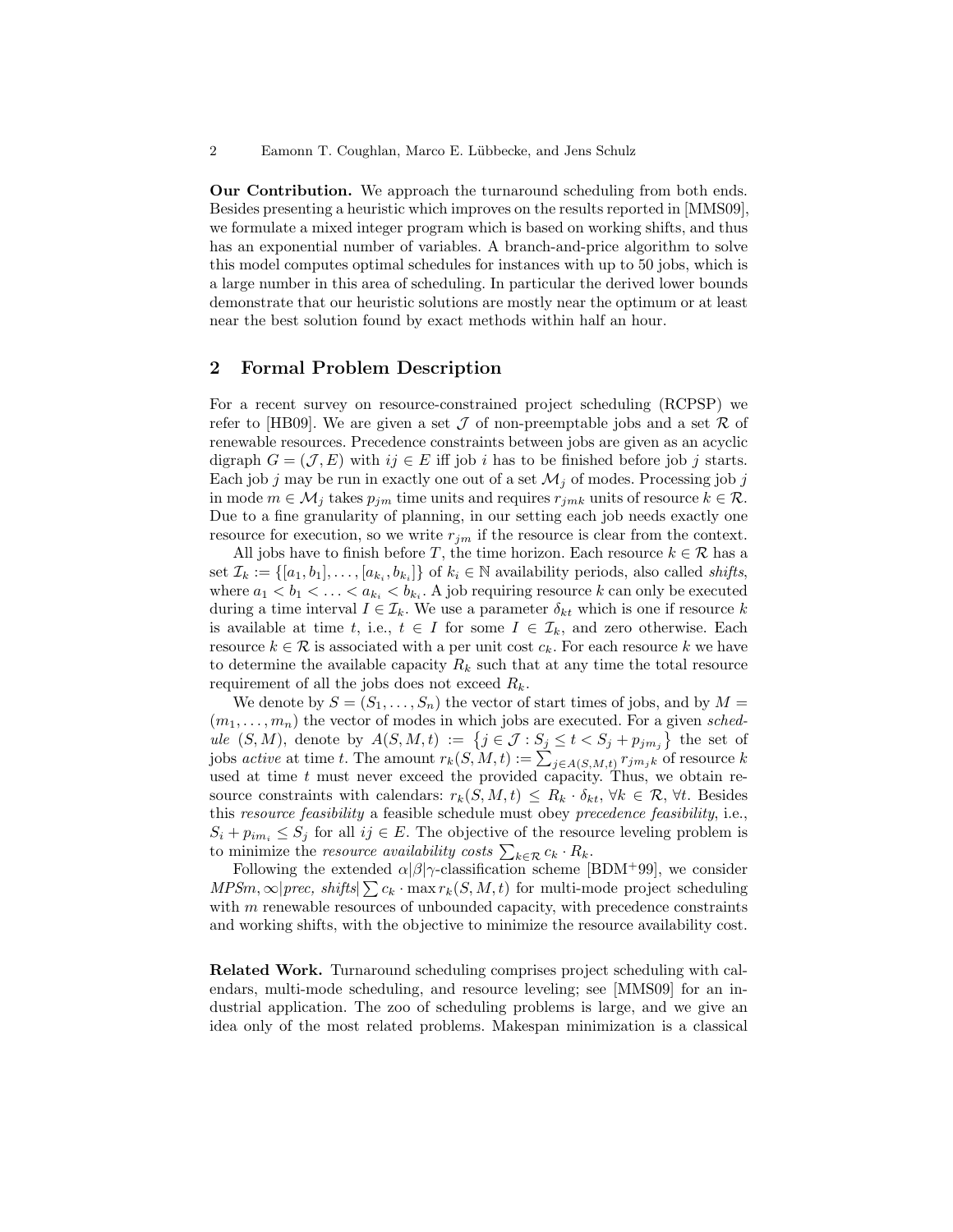scheduling goal. In contrast to this regular objective function, i.e., being nondecreasing in the completion time of the jobs, a measure of the variation of resource utilization, e.g.,  $f(r_k(S, t))$  is not regular; see e.g., [NSZ03].

The resource leveling problem with single-modes per job, which is denoted by  $PS|temp| \sum c_k \max r_k(S, t)$  with general temporal constraints has been considered earlier under the name *resource investment problem*. The special case without generalized precedence constraints  $PS|prec| \sum c_k \max r_k(S, t)$  has been considered e.g., by [Dem95] and [Möh84]. They competed on the same instance set which contained about 16 jobs and four resources, with a time horizon between 47 and 70. Further computational studies were done containing 15 to 20 jobs and four resources. In the same setting, [DK01] propose lower bound computations, one based on Lagrangean relaxation, and one based on a column generation procedure, where variables represent schedules as in our approach. Small job sizes with 20 jobs can be handled; but for 30 jobs the Lagrangean relaxation wins against the column generation approach.

Multi-mode (also known as malleable) jobs are a key feature of turnaround scheduling. Such problems of the form  $MPS|prec|C_{\text{max}}$  have been investigated with renewable and non-renewable resources, with limited capacity, and makespan minimization, known as *multi-mode RCPSP*, see e.g., [DH02,Har01].

For benchmarking, different problem sets are available in the PSPLib [PSP], where several variants of the RCPSP and of resource investment problems can be found. For the RCPSP single-mode case, test sets containing 60 jobs could not be solved in total by a vast number of researchers. In the multi-mode case instances with 30 jobs are not solved yet. For the resource investment problem, test sets containing 10, 20, or 30 jobs are available, but they do not contain working shifts, are in single-mode and include time-lags. On the other hand a job may need more than one resource. Even though none of these problems is suited for a direct comparison, they are similar to ours, and the mentioned instances inspired us when generating our own test set (see Sect. 5).

Algorithms have also taken calendars into account. Scheduling problems with fixed processing times and calendars, but without resource capacities were considered by [Zha92] who provides an exact pseudo-polynomial time algorithm (turned into a polynomial one by [FNS01]) for computing earliest and latest start times for preemptable as well as non-preemptable jobs.

## 3 Integer Programming Formulations

For solving large-scale scheduling problems, mixed integer programming (MIP) is not considered as primary choice since the linear programming (LP) relaxations may be weak. Huge numbers of variables and constraints may result in high computation times and memory failures for solving only the LP relaxation.

#### 3.1 Obstacles of Integer Programming for RCPSP

One of the most prominent models for the RCPSP was introduced by [PWW69]. Their formulation adapted to resource leveling looks as follows: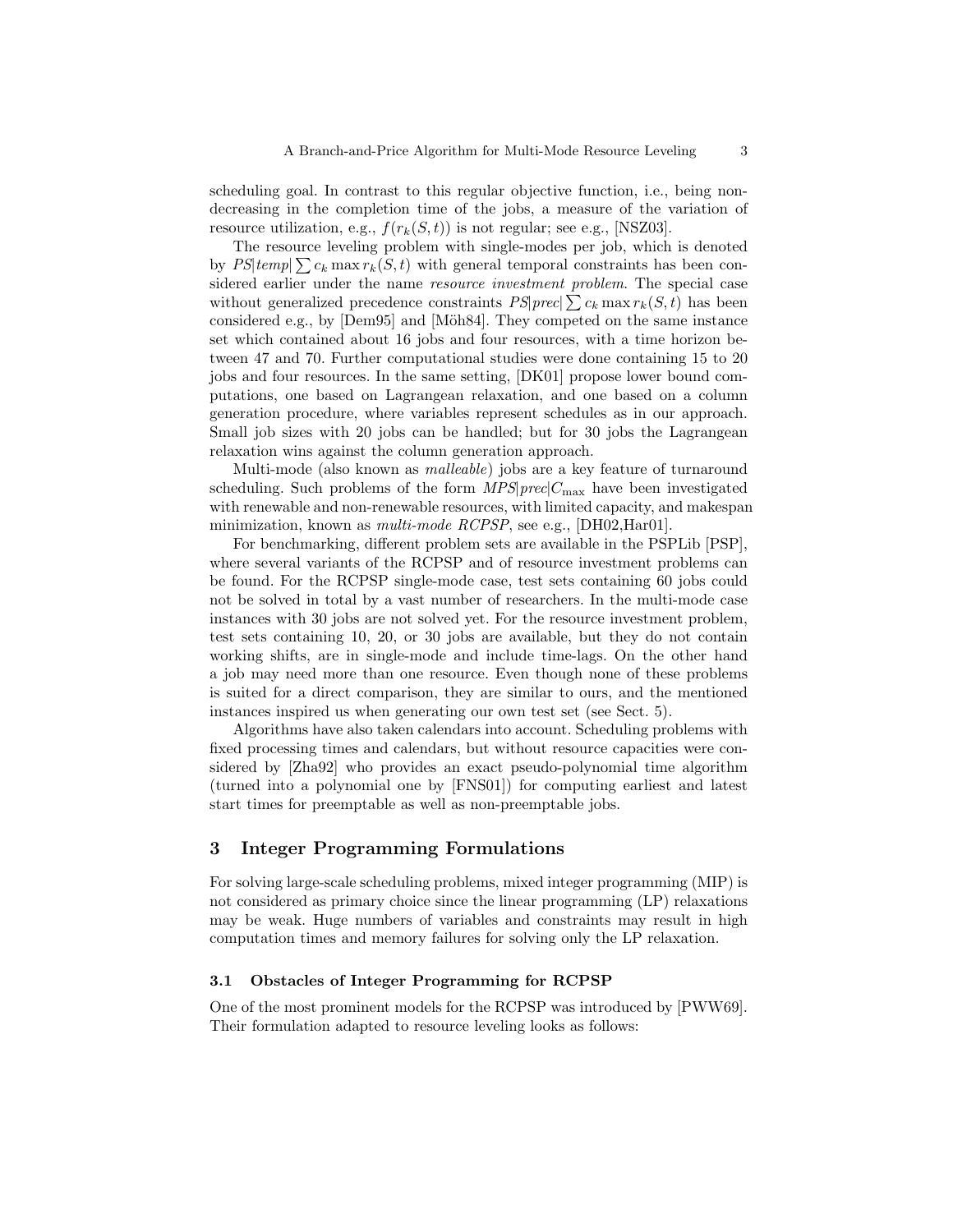

Figure 1. Example for a schedule where the resource demands are not counted correctly regarding the start time variables. In (a) a resource capacity of 4 is needed but the LP solution just yields a capacity bound of 1; the resource demand of job 2 is counted at points in time totally different from the start time  $S_2$ . In (b) an optimal schedule is given for the integer start time variables but the corresponding binary variables pretend that there is an optimality gap.

$$
\min \sum_{k} c_k \cdot \bar{R}_k \tag{1}
$$

$$
\text{s.t.} \qquad \sum_{t} x_{jt} \ge 1 \qquad \qquad \forall \ j \in \mathcal{J} \tag{2}
$$

$$
\sum_{t} t \cdot x_{jt} = S_j \qquad \forall j \in \mathcal{J} \qquad (3)
$$

$$
S_i + p_i \le S_j \qquad \qquad \forall \, ij \in E \tag{4}
$$

$$
\sum_{\tau=t-p_j+1}^t r_{jk} \cdot x_{j\tau} \le \bar{R}_k \qquad \forall k \,\forall\, t \tag{5}
$$

$$
x_{jt} \in \{0, 1\} \qquad \forall j \forall t \qquad (6)
$$

Binary variables  $x_{it}$  model whether job j starts at time t or not. Each job j must start exactly once (2). This time is expressed via a variable  $S_j$ , linked to the  $x_{jt}$  in (3). Also precedence constraints (4), and resource capacity constraints (5) are linear. The integer program decides on the resource capacities  $\bar{R}_k$  for each resource k, such that the total weighted resource capacity cost is minimized.

Depending on several factors, as network complexity (the density of  $G$ ) or the time discretization considered, this formulation may yield good or poor lower bounds. We show an example LP solution, where even an optimal assignment of the start time variables  $S_j$  does not yield an optimum solution value.

Example. In Fig. 1 two jobs are given, each with processing time 2 and resource demand 2. We observe that the resource demand is easily underestimated in an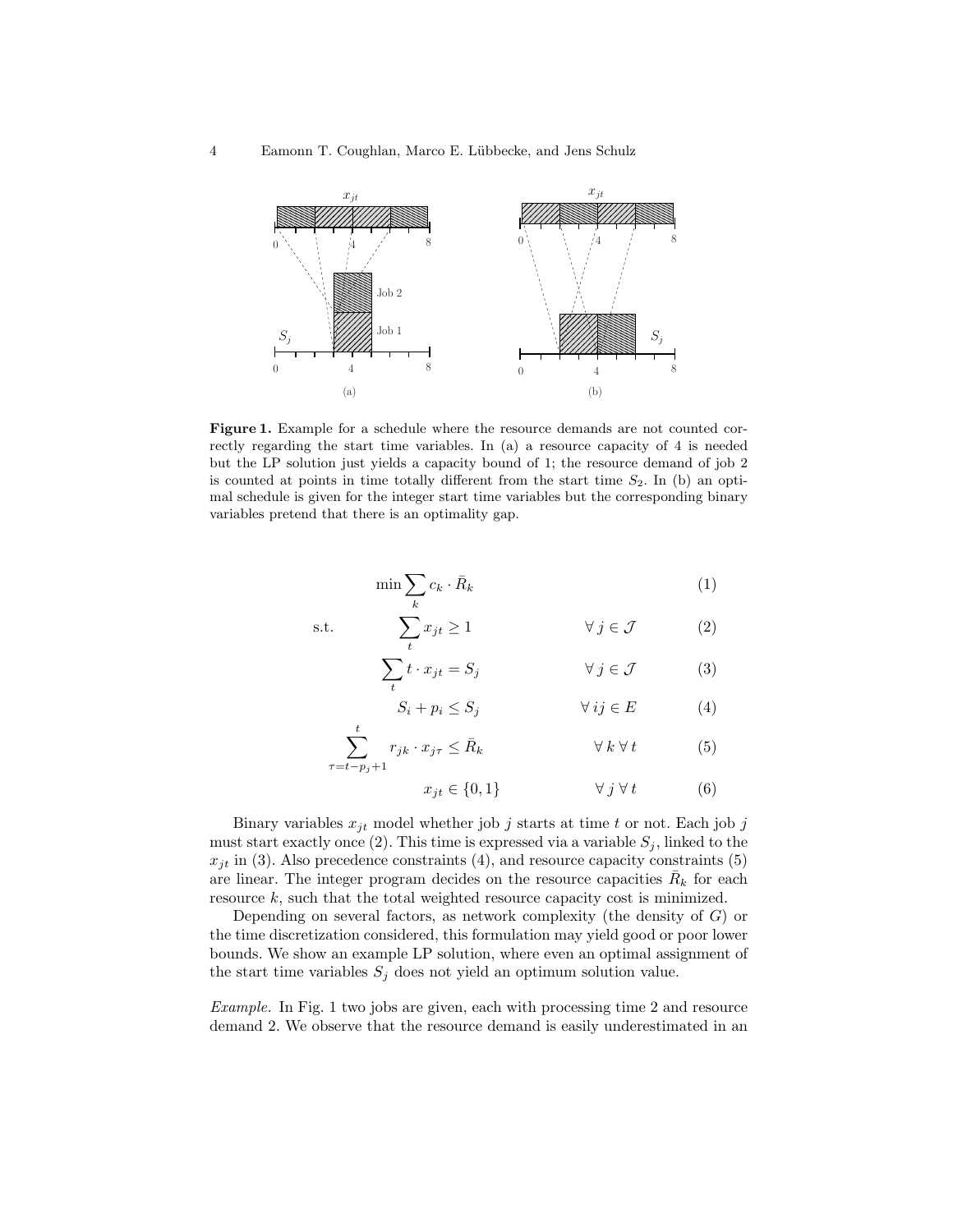arbitrary LP solution. In Fig. 1(a) the two jobs are running in parallel and need a resource capacity of 4, but an arbitrary LP solution with start times  $S_1 = S_2 = 3$ is not necessarily integral and obtains a resource capacity of 1 as lower bound. This is achieved by setting the binary variables  $x_{1,2} = x_{1,4} = x_{2,0} = x_{2,6} = 0.5$ . Even if we are given an optimal solution  $S_1 = 2$  and  $S_2 = 4$ , as in Fig. 1(b), the capacity is still underestimated. The convex combination (3) of far apart start times of a job to form  $S_i$  gives us irrelevant information about the schedule and we lose all structure in the model. Already the minimization of the makespan for a given capacity cannot be solved efficiently for job sets of size 60 [PSP].

Branching on the binary variables leads to a confusing result. In Fig. 1(b), when branching on  $x_{1,0}$ , job 1 which starts at time  $S_1 = 2$  now would be scheduled at  $t = 0$  or not. Thus, a more sophisticated branching rule that is aware of the linking of continuous variables  $S_j$  and binary variables  $x_{jt}$  and that prefers branching on the start time variables  $S_j$  is desirable.

#### 3.2 Master Problem: A Model based on Shift Configurations

In order to reduce the effects of "losing the timing information" just described, we propose a model which exploits the problem structure by decomposing the time horizon. For each schedule, or *configuration*, of a single resource for a single shift, we introduce a binary variable  $x_{\xi}$  which indicates whether configuration  $\xi$ is chosen. We abbreviate  $j \in \xi$  to express that job j is executed in the shift corresponding to  $\xi$ . For each  $\xi$  we know its resource capacity  $R_{\xi}$  and start time  $S_{j\xi}$ and completion time  $C_{j\xi}$  of each  $j \in \xi$ . Note that the mode of each job is determined by the start and completion times.

$$
\min \sum_{k} c_k \cdot \bar{R}_k \tag{7}
$$

s.t.  $C_i \leq S_j$   $\forall ij \in E$  (8)

$$
S_j = \sum_{\xi: j \in \xi} S_{j\xi} x_{\xi} \qquad \forall j \in \mathcal{J} \qquad (9)
$$

$$
C_j = \sum_{\xi: j \in \xi} C_{j\xi} x_{\xi} \qquad \forall j \in \mathcal{J} \qquad (10)
$$

$$
\sum_{\xi:\xi\in I} R_{\xi} x_{\xi} \le \bar{R}_k \qquad \forall k \,\forall \, I \in \mathcal{I}_k \qquad (11)
$$

$$
\sum_{\xi:j\in\xi} x_{\xi} \ge 1 \qquad \forall j \in \mathcal{J} \qquad (12)
$$

$$
x_{\xi} \in \{0, 1\} \qquad \forall \xi \qquad (13)
$$

Each job is executed in at least one configuration by (12). The start and completion times for each job are computed from the chosen configurations via the linking constraints (9) and (10). Constraints (8) model the precedences between jobs which could be directly expressed by substituting  $S_j$  and  $C_j$  from the linking constraints, but (9) and (10) are helpful in the upcoming pricing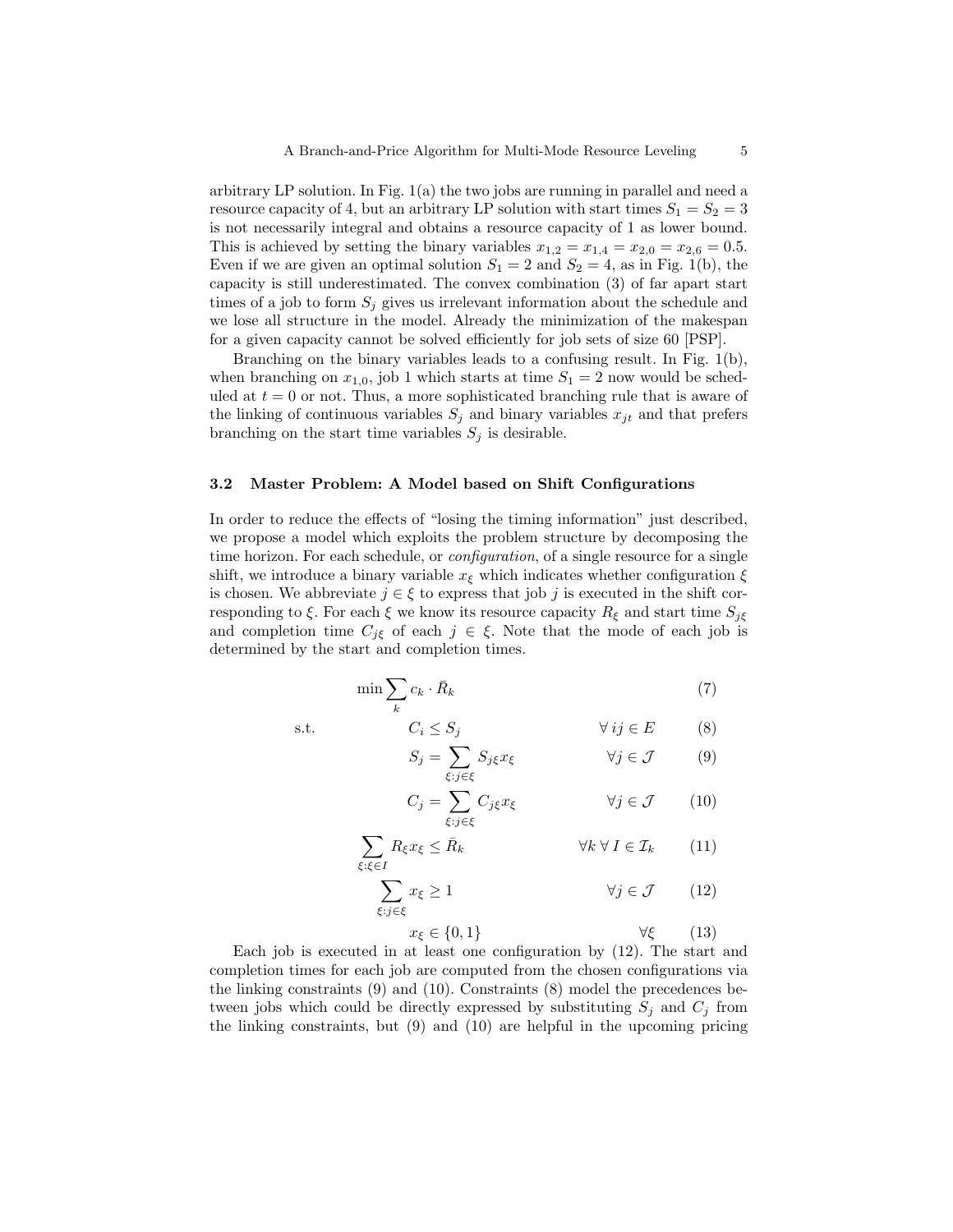problem where they penalize or encourage certain start or completion times of jobs. Constraints (11) link resource consumptions to the capacities.

#### 3.3 Column Generation: Pricing Problem

There are too many configurations to explicitly include them in the master problem, therefore we solve the relaxation by column generation embedded into a branch-and-bound tree. By defining dual variables  $s_j, c_j, \rho, \pi_j$  for constraints (9),  $(10)$ ,  $(11)$ , and  $(12)$ , respectively, we obtain a pricing problem for each shift I.

$$
\max \sum_{j} \pi_j X_j - \sum_{j} c_j C_j + \sum_{j} s_j S_j - \rho R
$$

s.t. 
$$
X_j = \sum_{m,t} x_{jmt} \qquad \forall j \in J \quad (14)
$$

$$
S_j = \sum_{m,t} t x_{jmt} \qquad \qquad \forall j \in J \quad (15)
$$

$$
C_j = \sum_{m,t} (t + p_{jm}) x_{jmt} \qquad \forall j \in J \quad (16)
$$

$$
\sum_{j} \sum_{m,\tau:t \in [x_{j m \tau} + p_{j m}]} r_{j m} x_{j m \tau} \le R \qquad \forall t \in I \quad (17)
$$

$$
x_{jmt} \in \{0, 1\} \qquad \forall j \in J, m, t \quad (18)
$$

$$
X_j \in \{0, 1\} \qquad \forall j \in J \quad (19)
$$

This is a scheduling problem with non-regular objective function where a new configuration  $\xi$  for a specific shift I is generated. It must be decided, see constraint (14), whether a job corresponding to the binary decision variable  $X_i$ is running in this shift or not, and if so, which mode  $m \in \mathcal{M}_j$  is used. Constraints (15) and (16) fix the start and completion times of jobs according to the chosen mode assignment. Resource capacity constraints (17) have to be satisfied such that the total profit is maximized. The objective value is increased by  $\pi_j$ if a job is taken into the configuration and by multiples of  $s_j$  and  $c_j$  if it has late start times and early completion times. With each unit increase of resource capacity the objective value decreases by a factor of  $\rho$ .

The pricing problem is NP-hard as it contains a leveling problem. This can be seen when all  $\pi_i$  are set to a value large enough to ensure that each job must be scheduled, and by setting  $s_i$  and  $c_i$  to zero for all j.

## 4 Branch-and-price Algorithm

A solution to the original problem is given by the resource capacities  $R_k$ , and an assignment of start times  $S_j$  and completion times  $C_j$  for each job j. The mode is given by the closest resource allocation, such that  $p_{jm_j} \leq C_j - S_j$ . We refer to  $R_k$ ,  $S_j$ ,  $C_j$  as original or *problem variables*.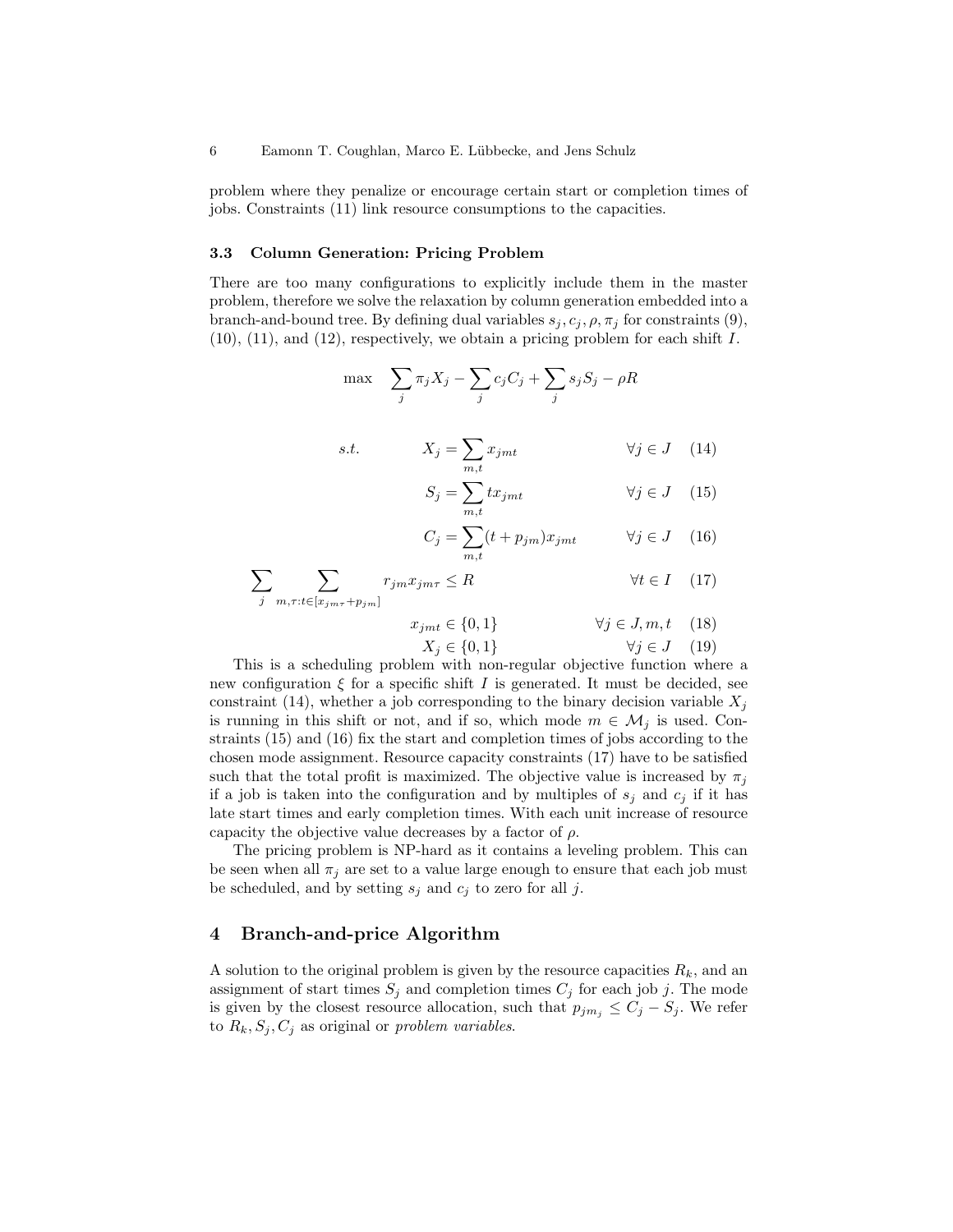The variables of the pricing problem  $x_{\xi}$  that symbolize configurations of different shifts are generated during the branch-and-price loop and whenever a heuristic finds a feasible solution. We refer to these variables as *pricing variables*.

#### 4.1 Branching scheme

Experiments revealed as branching order  $R_k$ ,  $S_j$ , and then  $C_j$ . First, variables  $R_k$ are branched on until they are fixed even if they are integral, then the start time variables  $S_i$  are branched on and lastly the completion time variables  $C_i$ . variable with largest domain is selected in each rule. Branching on configuration variables is not an option since this interferes with the pricing problem and would unduly complicate it.

## 4.2 Propagation

For scheduling problems a large variety of propagation algorithms is known from constraint programming (CP). Edge-finding is a CP technique concerned with deriving better bounds for earliest start and latest end times of jobs using energy arguments. The first correct algorithm, proposed in [MVH08] can be adapted to the multi-mode case, by using the minimum energy of all modes for each job. While this naturally seems to give weaker bounds, the fact that jobs are not preemptive and may not cross shift-bounds, makes this a powerful propagator during branch-and-bound.

Propagation also serves the technical purpose to communicate the branching decisions to the pricing problem in the beginning of node processing and whenever local bounds of the problem variables change during node processing.

## 4.3 Primal bounds

For the master problem rounding heuristics for LP solutions are not promising, since values of binary variables may be smeared over the time horizon and therefore solution values of the start and completion time variables are very unlikely to fit to any configuration variable priced so far. It could happen, that a starting time falls between two availability periods but the non-zero configuration variables use completely different shifts, see Fig. 1.

To improve upper bounds we extended a leveling heuristic from [MMS09] and implemented a generic list scheduling algorithm which is used as a stand alone heuristic during the branching process as well as in the leveling procedure.

**Ready scheduling heuristic.** The general idea of ready scheduling is similar to that of list scheduling with jobs sorted by earliest start times. Jobs are divided according to the resource they need, and scheduled as soon as their predecessors are completed, if possible, thus increasing the chance to meet a given time horizon. We say a job is "ready" if all its predecessors are scheduled.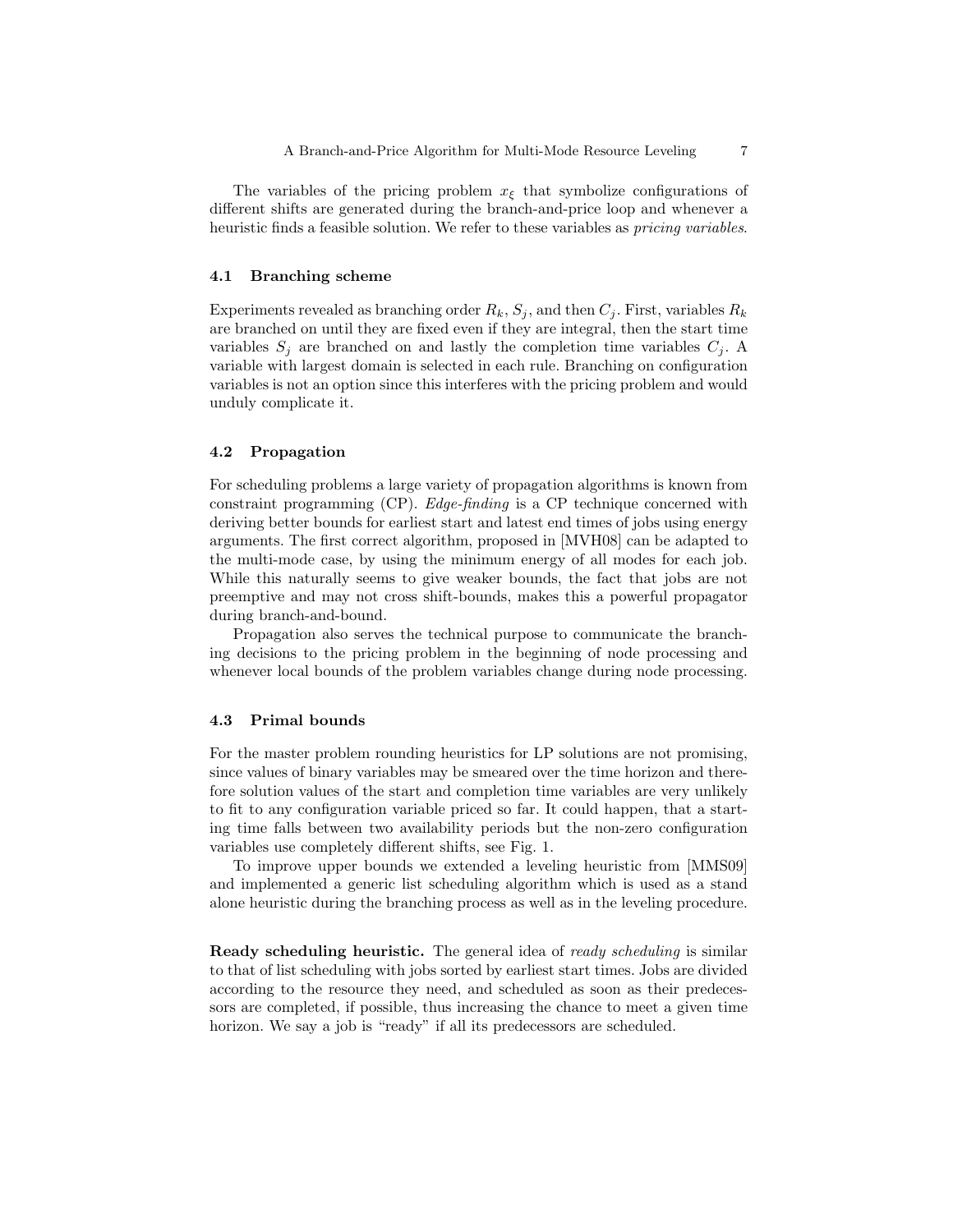For each resource k we maintain a set of jobs  $J_k = (j_{k_1},...,j_{k_{|J_k|}})$  that use this resource and have no unscheduled predecessors, together with a lower bound  $t_k$ on the next feasible start  $FS_j$  of any job  $j \in J_k$ . If  $J_k$  is empty, we set  $t_k$  to  $\infty$ .

The heuristic loops over t, which increases to the minimal  $t_k$  in each iteration. A subset  $I \subset J_k$  of constant size s (we chose  $s = 6$  in our computational studies) is scheduled so that the overall completion time is kept small (line 8). This is accomplished by trying all mode combinations for I recursively, and bounding recursion using the currently shortest feasible solution found in this way. If s is small, this can be done quickly. Finally, for each scheduled job in  $I$ , those successors which become ready, are added to the corresponding set  $J_k$ , each  $t_k$ is updated, and the next iteration begins. This process continues until all jobs are scheduled, or a makespan violation occurs.

## Algorithm 1: Ready Scheduling

**Input:** Set of jobs  $\mathcal J$  to be scheduled and max. total duration  $T$ Output: Job start times and modes, or that no solution was found. 1 for  $k \in \mathcal{R}$  do 2 Let  $J_k \subset \mathcal{J}$  be the set of jobs that use resource k, and are ready. 3 Set  $t_k$  to  $\min_{j \in J_k} FS_j$ . 4 Set  $t := 0$ 5 while  $t < T$  do 6  $\ell := \operatorname{argmin}_k t_k$ , and  $t := t_l$  $m := \min(s, |J_\ell|)$  with s a small constant and  $I := \{j_{\ell_1},..,j_{\ell_m}\}$ 8 Schedule jobs in I such that  $max_{i \in I} C_i$  is minimal. 9 Add all successors of jobs in I that become ready to their respective  $J_k$ .  $\begin{array}{ccc} \textbf{10} &\quad & J_\ell := J_\ell \setminus I \end{array}$ 11 | Update  $t_k$  for all changed  $J_k$  as in Step 3

Resource Leveling heuristic. We now describe the resource leveling heuristic by [MMS09], and how the ready scheduler ties into the framework of the leveling procedure. This heuristic uses a binary search on the capacity bounds of the resources, while greedily selecting the resource whose upper bound is to be improved in each iteration. This selection is based on a parameter  $\mu_k$ , measuring how badly a resource  $k$  is leveled.

One iteration of the binary search consists of trying to find a feasible schedule for the current bounds. These bounds for the selected resource  $k^*$  are set to  $(\text{UB}_{k^*} + \text{LB}_{k^*})/2$ ,  $\text{UB}_{k^*}$  and  $\text{LB}_{k^*}$  being the upper and lower bounds on the capacity of resource  $k^*$ , while all other resource bounds remain fixed. We try list scheduling, and on failure fall back to ready scheduling to prove the bounds feasible. If neither ready scheduling nor list scheduling yield a feasible schedule, we consider the current upper bound for the selected resource as a new lower bound, and the next iteration begins.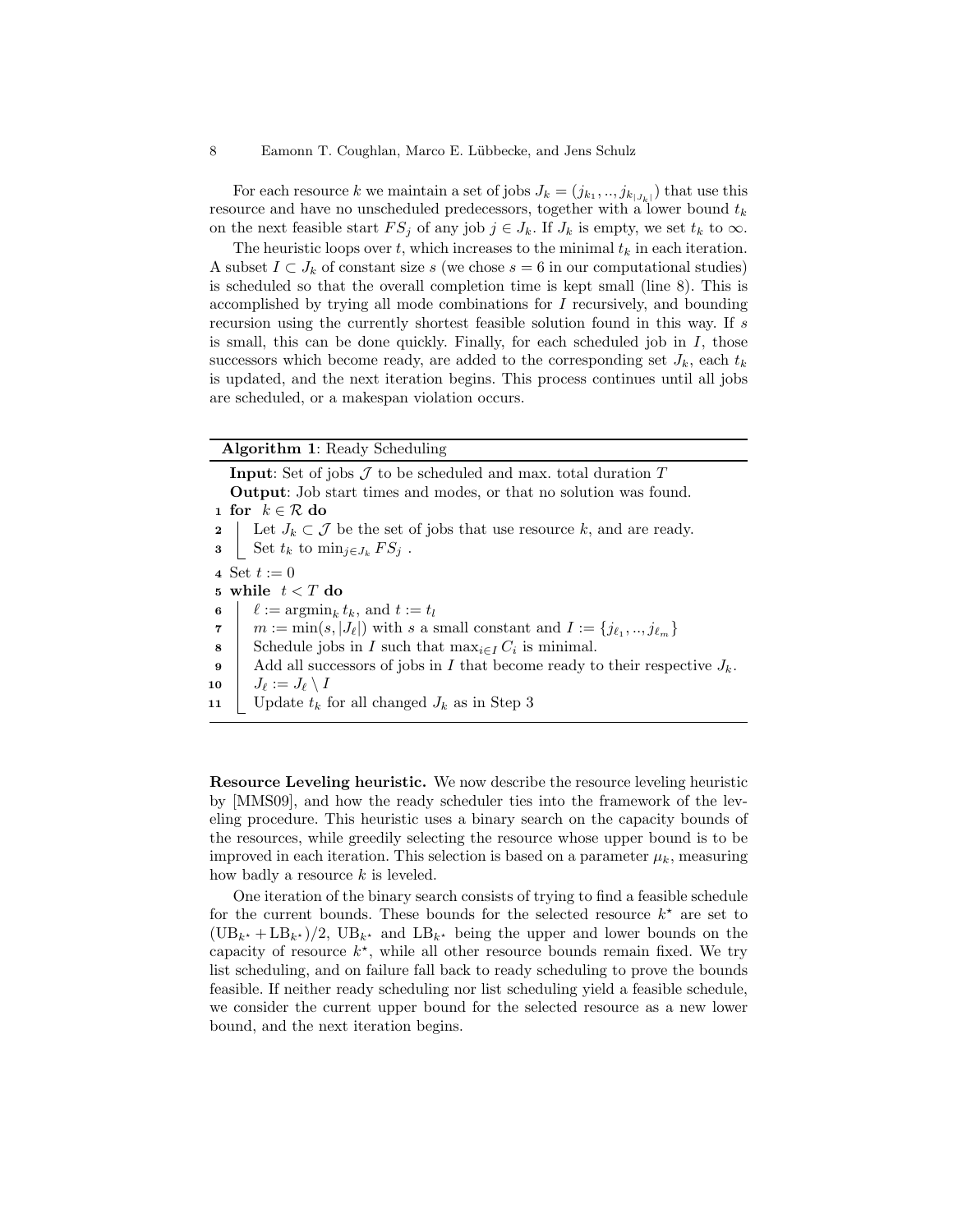A Branch-and-Price Algorithm for Multi-Mode Resource Leveling 9

| <b>Algorithm 2: Resource Leveling</b>                                         |                                                                                                                 |  |  |  |  |  |  |  |
|-------------------------------------------------------------------------------|-----------------------------------------------------------------------------------------------------------------|--|--|--|--|--|--|--|
| <b>Input:</b> Set $R$ of resource types to be leveled, project duration $T$ . |                                                                                                                 |  |  |  |  |  |  |  |
|                                                                               | <b>Output:</b> Leveled resource utilization $R_k$ for each resource type $k \in \mathcal{R}$ .                  |  |  |  |  |  |  |  |
|                                                                               | <b>1</b> Set LB <sub>k</sub> and UB <sub>k</sub> to initial values for each resource type $k \in \mathcal{R}$ . |  |  |  |  |  |  |  |
|                                                                               | 2 while $\exists k \in \mathcal{R} : LB_k < UB_k$ do                                                            |  |  |  |  |  |  |  |
| $\mathbf{3}$                                                                  | Choose resource type $k^* \in \mathcal{R}$ with $LB_{k^*} < UB_{k^*}$ and $\mu_{k^*}$ maximum.                  |  |  |  |  |  |  |  |
| $\overline{4}$                                                                | Perform binary search using list scheduling and ready scheduling in                                             |  |  |  |  |  |  |  |
|                                                                               | order to decrease the capacity bounds of $k^*$ .                                                                |  |  |  |  |  |  |  |

LP solution and ready scheduling heuristics. In each node of the branchand-bound tree these heuristics set the maximal capacity of each resource to the LP solution value rounded up, and fix the earliest and latest start and completion times for each job to the global bounds of the corresponding variables. We perform list scheduling with jobs sorted by start completion times in the LP solution, and each job's mode is chosen as the one matching  $C_i - S_i$  best. If no feasible solution is obtained we try ready scheduling. Both of these heuristics produce solutions that are not necessarily feasible w.r.t. the current primal bound, since resource capacities are rounded up. Regardless of this, if a feasible schedule is found new columns representing that schedule are added to the master problem, in order to reduce the total number of pricing steps.

## 5 Computational Study

#### 5.1 Experimental Setup

As there is no set of instances which really suits our problem, we needed to compile our own. It is composed of three sets of job scenarios, with 10 instances each. Each job can run in 3 different modes, using 1 to 3 resources, with durations ranging from 5 to 12. In the first scenario instances have 30 jobs and 60 edges, and in the second and third scenario instances contain 50 jobs with 70 and 100 edges respectively. The maximal precedence graph width is 5 for scenario one, and 6 for the other two. These width bounds are achieved by constructing W chains of length  $|\mathcal{J}|/N$ , and randomly choosing the remaining edges.

There are two different resources which come in 5 calendar configurations, called C1 to C5. These calendars are described schematically in Fig. 2. In the



Figure 2. Calendar configurations C1–C3 (top) and C4 and C5 (bottom) used in our test set. Black bars symbolize the temporal location of shifts.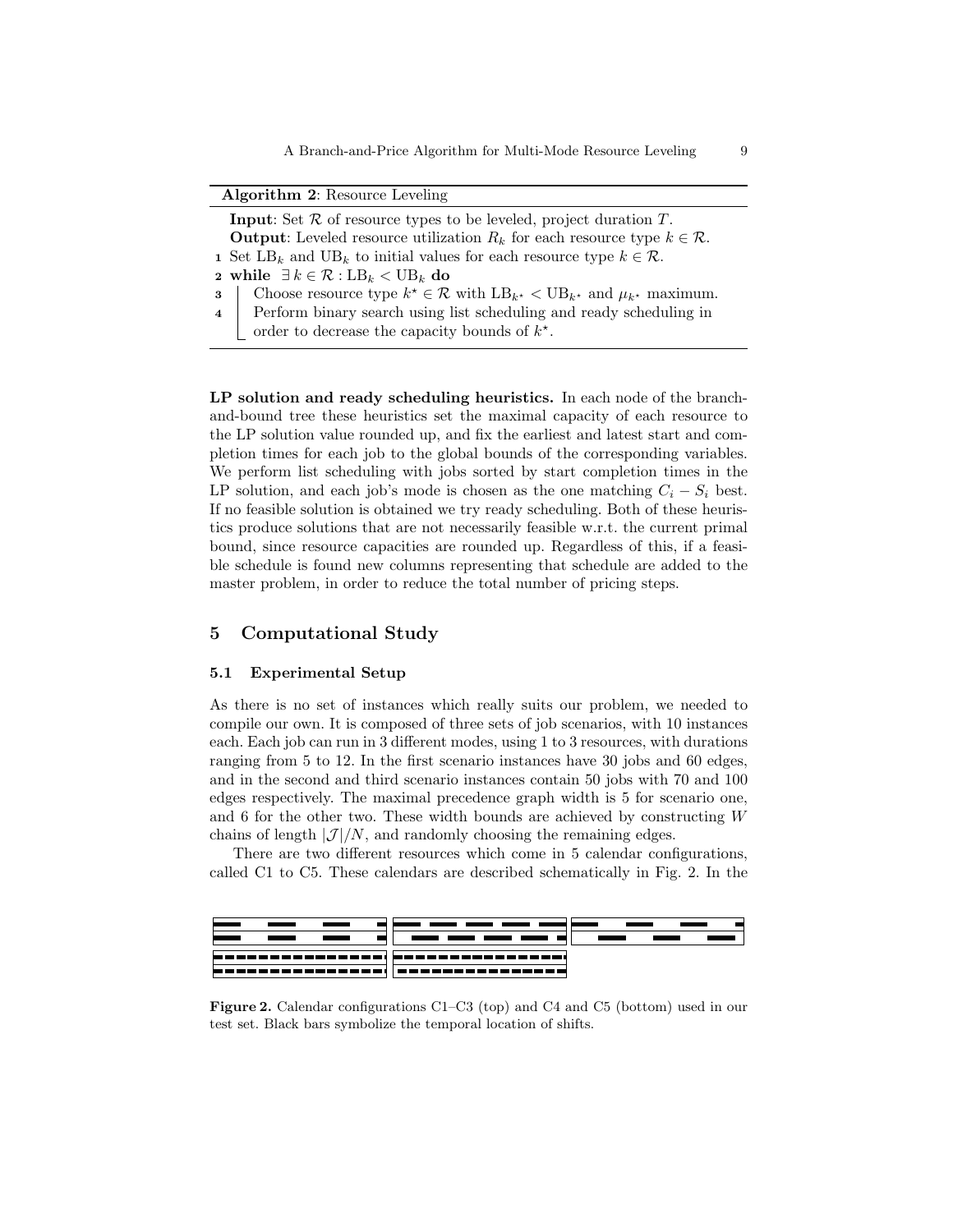|                | Branch-and-Price |    |    |   | $B\&P$ w/o heur. |    |    |          |      | <b>CPLEX</b> |    |    |    |
|----------------|------------------|----|----|---|------------------|----|----|----------|------|--------------|----|----|----|
| Calendar       | time             | LΒ | UB |   | time             | LΒ | UВ |          | time | LΒ           | UB |    | UΒ |
| C1             | 446              | 9  | 9  |   | 435              | 10 | 10 | $\Omega$ | 1350 | 6            | 3  |    | 6  |
| C2             | 326              | 9  | 10 |   | 360              | 9  | 9  |          | 435  | 9            | 9  | 2  | 5  |
| C <sub>3</sub> | 9                | 10 | 10 | 0 | 11               | 10 | 10 | 0        |      | 10           | 10 | 0  | 9  |
| C <sub>4</sub> | 81               | 10 | 10 | 0 | 81               | 10 | 10 | $\Omega$ | 494  | 9            | 10 |    | 8  |
| C5             | 72               | 10 | 10 | 0 | 146              | 10 | 10 | $\Omega$ | 1631 | 3            | 4  |    | 6  |
| Total          | 187              | 48 | 49 | 2 | 207              | 49 | 49 |          | 782  | 37           | 36 | 17 | 34 |

**Table 1.** Comparison of the BP approach with the standard MIP  $(|\mathcal{J}| = 30)$ .

**Table 2.** Comparison of the BP approach with the standard MIP ( $|\mathcal{J}| = 50$ ).

|                | $ \mathcal{J}  = 50,  E  = 70$ |                                 |                  |                |                |    |          |          |    |  |  |
|----------------|--------------------------------|---------------------------------|------------------|----------------|----------------|----|----------|----------|----|--|--|
|                |                                |                                 | Branch-and-Price |                | <b>CPLEX</b>   |    |          |          |    |  |  |
| Calendar       | time                           | LB                              | UB               |                | time           | LB | UB       |          | UB |  |  |
| C1             | 1660                           | 10                              | 9                | 7              | 1800           | 6  | 1        | 10       | 7  |  |  |
| C <sub>2</sub> | 1662                           | 4                               | 7                | 8              | 1361           | 7  | 6        | 7        | 5  |  |  |
| C <sub>3</sub> | 27                             | 10                              | 10               | 0              | $\overline{4}$ | 10 | 10       | $\theta$ | 10 |  |  |
| C <sub>4</sub> | 719                            | 10                              | 10               | $\overline{2}$ | 1800           | 6  | $\theta$ | 10       | 5  |  |  |
| C5             | 1293                           | 8                               | 8                | 5              | 1335           | 7  | 6        | 7        | 5  |  |  |
| Total          | 1072                           | 42                              | 44               | 22             | 1260           | 36 | 23       | 34       | 32 |  |  |
|                |                                | $ \mathcal{J}  = 50,  E  = 100$ |                  |                |                |    |          |          |    |  |  |
| Calendar       | time                           | LB                              | UB               |                | time           | LB | UB       | t        | UB |  |  |
| C1             | 1137                           | 9                               | 10               | 3              | 1800           | 3  | $\theta$ | 10       | 7  |  |  |
| C <sub>2</sub> | 1224                           | 6                               | 9                | 5              | 1622           | 5  | 4        | 9        | 6  |  |  |
| C <sub>3</sub> | 9                              | 10                              | 10               |                | $\overline{2}$ | 10 | 10       | $\theta$ | 9  |  |  |
| C <sub>4</sub> | 254                            | 10                              | 10               | 0              | 1800           | 1  | $\theta$ | 10       | 8  |  |  |
| C5             | 365                            | 10                              | 10               | 0              | 1451           | 5  | 5        | 6        | 6  |  |  |
| Total          | 598                            | 45                              | 49               | 8              | 1335           | 24 | 19       | 35       | 36 |  |  |

top row, calendars C1 to C3 are shown. In each of these, the length of the shifts is 60. In C1 and C3 shift breaks are 60 units long, in C2 only 20. Both resources are available at the same time in C1, while in C3 availability periods are complementary. In C2 the second resource is offset at 40 units, and shift breaks have length 20. Calendars C4 and C5 show shifts with length 20 and breaks having length 5. In C5 one of the resources is offset by 10. All scenarios are tested with each of the 5 different calendars. Time horizons were chosen by computing a minimal and maximal makespan heuristically using simple list scheduling, and averaging these.

Our algorithm was tested on an Intel 2.66 GHz processor, and each test run had a time-limit of 30 minutes. The implementation uses SCIP 1.2.0.6 [SCI], to perform the branch-and-bound process, with custom plug-ins for the heuristics, branching rules, and the pricer. For the standard MIP  $(1)$ – $(6)$  we used CPLEX 12 with quad-core parallelization on a stronger machine.

Our empirical results can be seen in Tabs. 1 and 2. These tables show four columns per algorithm. The first column contains the average time in seconds to solve the instance with a limit of 1800. The second and third columns represent the number of times the algorithm reached the best known lower and upper bounds over all algorithms, denoted by "LB" and "UB." The fourth column is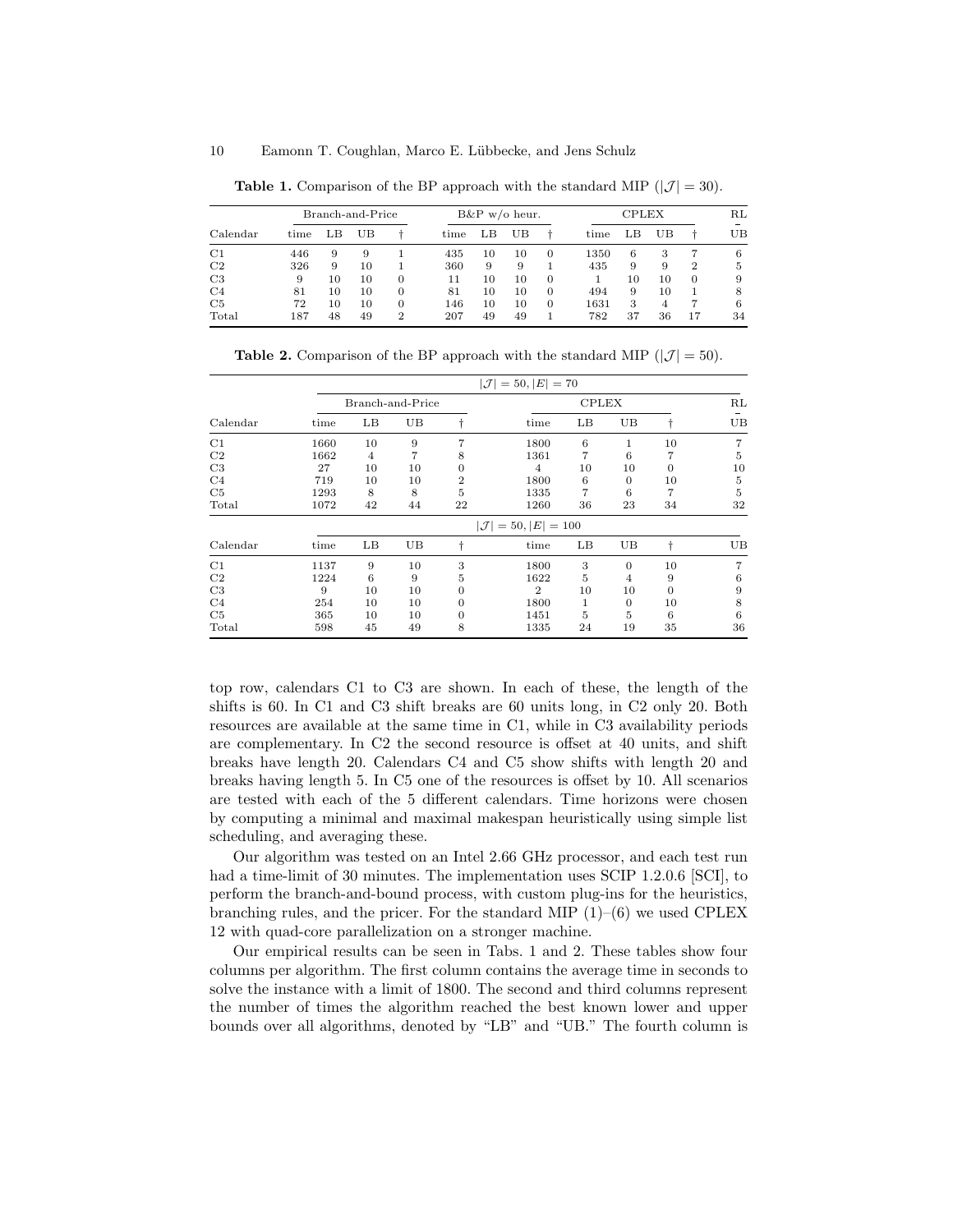the number of timeouts, marked by "†." An additional last column "RL" per table shows the number of times the resource leveling heuristic reached the best known upper bound for each set of instances. The rows in each table represent the calendar configurations used.

In the first table, three different algorithms are compared on the first scenario. "Branch-and-price" refers to the general scheme presented here, while "B&P w/o heur." does not use the LP solution or ready scheduling heuristics during the branch-and-bound process. However, it does start with the solution found by the resource leveling heuristic. The "CPLEX" columns correspond to the results of the standard MIP  $(1)$ – $(6)$ . The "Branch-and-price" algorithm, as well as CPLEX and the resource leveling heuristic, are tested on the second and third scenarios in Tab. 2 respectively.

Impact of calendars. Obviously, the calendar choice has a big influence on running time. For 30 jobs we observe that with the one hour shifts the makespan generally increases as the resources overlap less. Interestingly, for the short shifts the makespan increases with more overlap (C4 instances generally have larger makespan than those in C5), yet these instances can nevertheless be solved faster. The "hardness" of a problem does not solely depend on the makespan though, as CPLEX shows the worst behavior on instances with 50 jobs and calendars C1 and C4, where the shifts are overlapping completely. This is not the case for the branch-and-price algorithm, which actually performs much better on C4 and C1, see also Tab. 2. All approaches easily solve instances using C3, because many jobs have a successor of a different resource, introducing long waiting times.

Usefulness of the heuristics. Our heuristics exploit problem specific knowledge during the branch-and-bound process, however, this does not appear to have a big impact on the number of problems solved, as can be seen in Tab. 1. Still, the average solving time decreases noticeably across all instances with the heuristics enabled. The running times of all our heuristics are negligible, and in contrast to the exact methods, the resource leveling heuristic is able to handle instances of practically relevant size, while still achieving the best found upper bound in 68% of all instances.

Influence of the network complexity. When the number  $|E|$  of edges in G is increased, the makespan typically increases as well, so that the time-indexed MIP formulation grows fairly large and CPLEX generally fares better on the instances with less edges. For 50 jobs and 70 edges CPLEX finds the best lower bound 36 times and the best upper bound 23 times, in contrast to 24 best lower and 19 best upper bounds for 100 edges (Tab. 2). In contrast the branch-andprice does not suffer from this, and the computation times actually decrease on the instances with more edges.

As expected, CPLEX has considerable problems as the instances get larger. One of the main features of the turnaround scheduling problem is the presence of availability periods, which motivated this branch-and-price approach. It achieves the best results across all shift configurations, in the worst case 88% of the best upper bounds are found. In most cases lower bounds computed by CPLEX are of poor quality. Proving optimality succeeded in 80% of cases for Branch-and